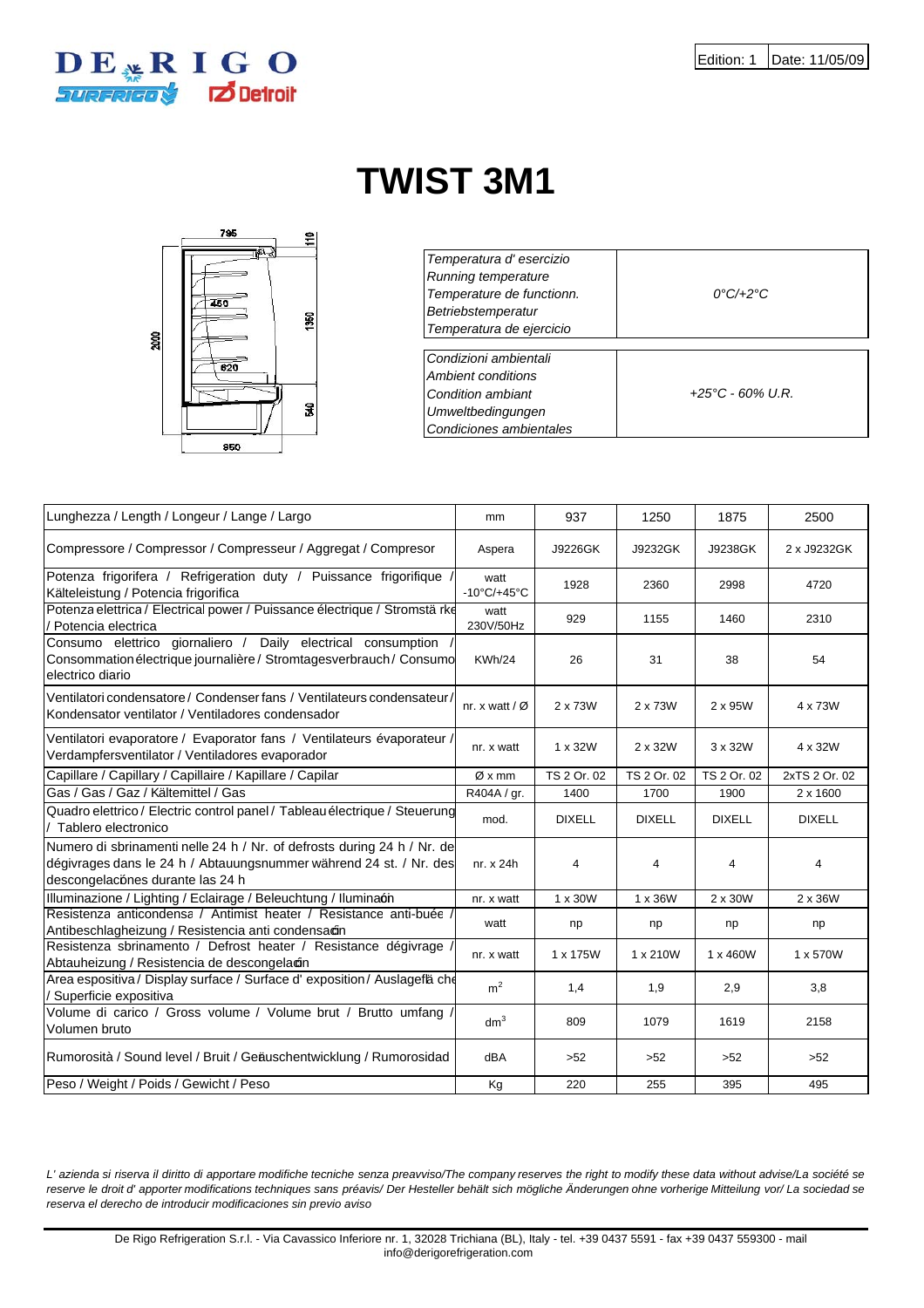

## **TWIST 3M2**



| Temperatura d'esercizio<br>Running temperature<br>Temperature de functionn.<br>Betriebstemperatur | $+3^{\circ}C/+5^{\circ}C$  |
|---------------------------------------------------------------------------------------------------|----------------------------|
| Temperatura de ejercicio                                                                          |                            |
|                                                                                                   |                            |
| Condizioni ambientali                                                                             |                            |
| Ambient conditions                                                                                |                            |
| Condition ambiant                                                                                 | $+25^{\circ}$ C - 60% U.R. |
| Umweltbedingungen                                                                                 |                            |
| Condiciones ambientales                                                                           |                            |

| Lunghezza / Length / Longeur / Lange / Largo                                                                                                                                       | mm                            | 937            | 1250           | 1875          | 2500          |
|------------------------------------------------------------------------------------------------------------------------------------------------------------------------------------|-------------------------------|----------------|----------------|---------------|---------------|
| Compressore / Compressor / Compresseur / Aggregat / Compresor                                                                                                                      | Aspera                        | T6220GK        | J9226GK        | J9232GK       | 2 x J9226GK   |
| Potenza frigorifera / Refrigeration duty / Puissance frigorifique<br>Kälteleistung / Potencia frigorifica                                                                          | watt<br>$-10^{\circ}$ C/+45°C | 1448           | 1928           | 2360          | 3856          |
| Potenza elettrica / Electrical power / Puissance électrique / Stromstä rke<br>Potencia electrica                                                                                   | watt<br>230V/50Hz             | 816            | 929            | 1155          | 1858          |
| Consumo elettrico giornaliero / Daily electrical consumption<br>Consommation électrique journalière / Stromtagesverbrauch / Consumo<br>electrico diario                            | <b>KWh/24</b>                 | 23             | 26             | 30            | 44            |
| Ventilatori condensatore / Condenser fans / Ventilateurs condensateur /<br>Kondensator ventilator / Ventiladores condensador                                                       | nr. x watt / $\varnothing$    | 2 x 73W        | 2 x 73W        | 2 x 73W       | 4 x 73W       |
| Ventilatori evaporatore / Evaporator fans / Ventilateurs évaporateur /<br>Verdampfersventilator / Ventiladores evaporador                                                          | nr. x watt                    | $1 \times 32W$ | 2 x 32W        | 3 x 32W       | 4 x 32W       |
| Capillare / Capillary / Capillaire / Kapillare / Capilar                                                                                                                           | Øxmm                          | TS 2 Or. 02    | TS 2 Or. 02    | TS 2 Or. 02   | 2xTS 2 Or. 02 |
| Gas / Gas / Gaz / Kältemittel / Gas                                                                                                                                                | R404A / gr.                   | 1200           | 1400           | 1700          | 2 x 1300      |
| Quadro elettrico / Electric control panel / Tableau électrique / Steuerung<br>Tablero electronico                                                                                  | mod.                          | <b>DIXELL</b>  | <b>DIXELL</b>  | <b>DIXELL</b> | <b>DIXELL</b> |
| Numero di sbrinamenti nelle 24 h / Nr. of defrosts during 24 h / Nr. de<br>dégivrages dans le 24 h / Abtauungsnummer während 24 st. / Nr. des<br>descongelaciónes durante las 24 h | nr. x 24h                     | 4              | $\overline{4}$ | 4             | 4             |
| Illuminazione / Lighting / Eclairage / Beleuchtung / Iluminaón                                                                                                                     | nr. x watt                    | 1 x 30W        | 1 x 36W        | 2 x 30W       | 2 x 36W       |
| Resistenza anticondensa / Antimist heater / Resistance anti-buée /<br>Antibeschlagheizung / Resistencia anti condensacin                                                           | watt                          | np             | np             | np            | np            |
| Resistenza sbrinamento / Defrost heater / Resistance dégivrage<br>Abtauheizung / Resistencia de descongelacin                                                                      | nr. x watt                    | np             | np             | np            | np            |
| Area espositiva / Display surface / Surface d' exposition / Auslageflä che<br>Superficie expositiva                                                                                | m <sup>2</sup>                | 1,4            | 1,9            | 2,9           | 3,8           |
| Volume di carico / Gross volume / Volume brut / Brutto umfang /<br>Volumen bruto                                                                                                   | dm <sup>3</sup>               | 809            | 1079           | 1619          | 2158          |
| Rumorosità / Sound level / Bruit / Geäuschentwicklung / Rumorosidad                                                                                                                | dBA                           | $>52$          | >52            | $>52$         | >52           |
| Peso / Weight / Poids / Gewicht / Peso                                                                                                                                             | Kg                            | 220            | 255            | 395           | 495           |

*L' azienda si riserva il diritto di apportare modifiche tecniche senza preavviso/The company reserves the right to modify these data without advise/La société se reserve le droit d' apporter modifications techniques sans préavis/ Der Hesteller behält sich mögliche Änderungen ohne vorherige Mitteilung vor/ La sociedad se reserva el derecho de introducir modificaciones sin previo aviso*